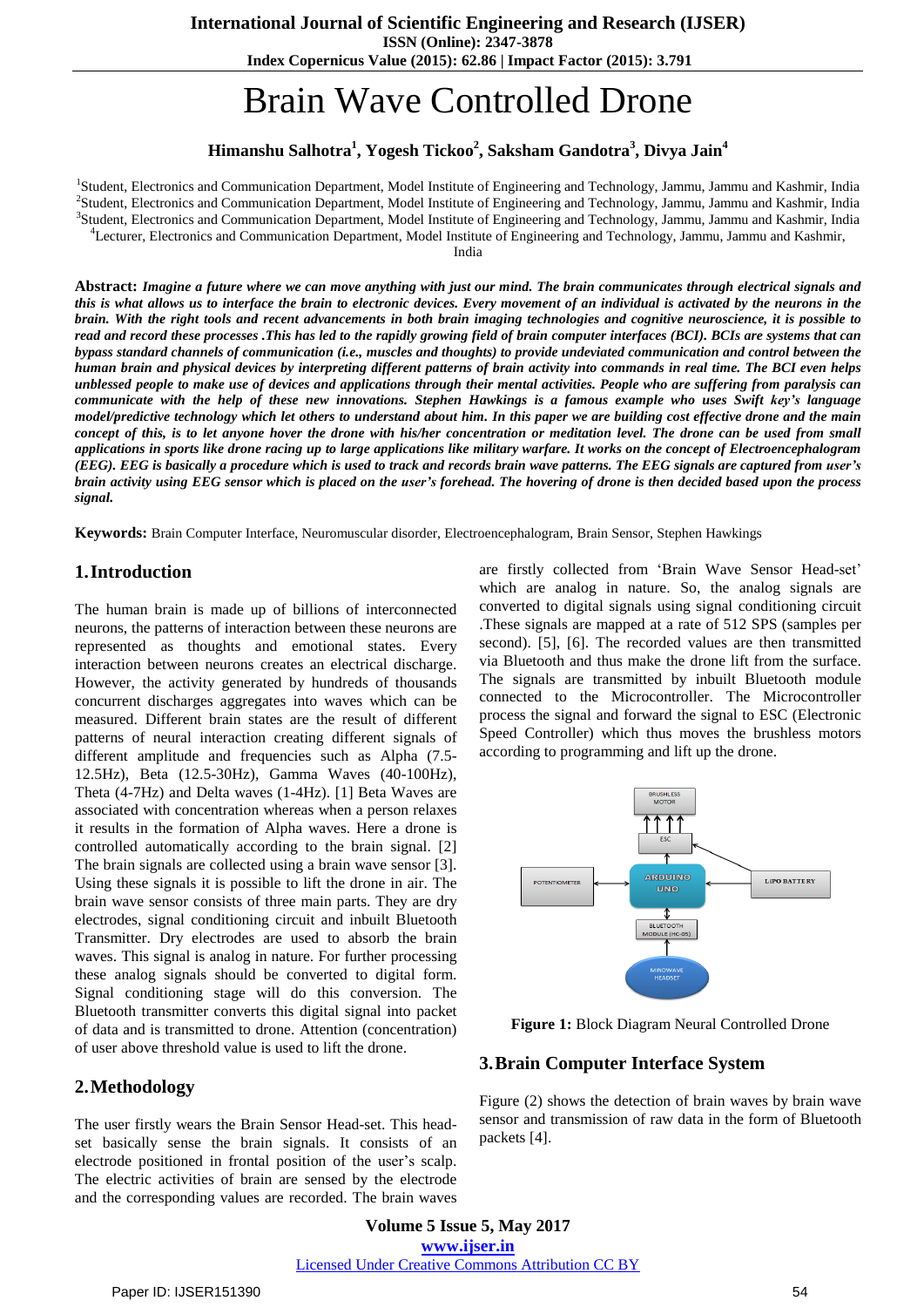

**Figure 2:** Block Diagram Brain Interface System

# **4.Hardware Module**

#### **4.1 Bluetooth Module**

It is a class-2 Bluetooth module having serial port profile, which can configure as either master or slave. A drop in replacement for wired serial port connection, transparent usage. We can use it simply for a serial replacement connection between MCU, PC and to our embedded project etc.

#### Specification

# 1) Bluetooth protocol: Bluetooth specification v3.0+EDR.

- 2) Frequency: 2.4 GHz, 15M band.
- 3) Modulation: GFSK (Gaussian frequency shift keying).
- 4) Emission power < 5dBm.
- 5) Profiles: Bluetooth serial port.
- 6) Power Supply +5VDC 50mA.

#### **4.2 Brain Sensor**

Brain wave sensor safely measures and outputs the EEG power spectrums (alpha waves, beta waves, etc.). It senses attention, meditation and eye blinks. The device consists of a headset, an ear-clip, and a sensor arm. The headset's reference and ground electrodes are on the ear clip and the EEG electrode is on the sensor arm, resting on the forehead above the eye (FP1 position).

#### **4.3 ATMEL Microcontroller (8 BIT)**

The Microcontroller used here is ATmega328P. It uses low power has high performance and feature 128Kb selfprogramming flash programming memory. It features 44 pin package. Specification also include 8KB SRAM, 2048- Byte EEPROM, external bus interface, 4-channel DMA controller, 8-channel event system, and up to 32 MIPS throughput at 32MHz .

#### **4.4 ESC (Electronic Speed Controller)**

An electronic speed control or ESC is an electronic circuit with the purpose to vary an electric motor's speed, its direction and possibly also to act as a dynamic brake. Here the ESC provides 3 phase ac supply to the brushless motors.

### **4.5 Brushless Motors**

Brushless DC electric motor (BLDC motors, BL motors) also known as electronically commutated motors (ECMs) are synchronous motors powered by DC electricity via a witching power supply which produces a bi-directional electric current to drive each phase of the motor via a closed loop controller. The brushless motor used here has rating of 2300kV.

#### **4.6 Battery**

Lithium polymer battery is used to power the drone. The specifications of battery are;

- Capacity: 1800mAh
- Voltage: 11.1V
- No. of Cells: 3

# **5.Software Module**

The open source Arduino software (IDE) makes it easy to write code and upload it to the board. It runs on windows, Mac OS X, and Linux. The environment is written in java and based on processing and other open source software.

## **6.Applications**

#### **6.1 Virtual Reality**

Virtual Reality is the latest innovative technology. Controlling the drone with mind can be used in virtual reality and provide a feeling to the user that he/she is present at that particular place.

#### **6.2 Video Games**

Video games have started to use EEG technology, equipping gamers with sleek headsets that claim to read the gamer"s mind and translate their thoughts into machine-readable instructions. Gamers can use their minds to drive a virtual car and create musically-inspired brain-wave art.

#### **6.3 Search and Rescue**

In search and rescue operations the drones can be controlled with mind and monitor the affected area. When firefighting, for example, you can determine the proportion of particular gas present using sophisticated measuring equipment and react appropriately.

#### **6.4 Drone Racing**

Drones are controlled with the thoughts of user and racing competitions can be arranged for entertainment purposes.

#### **6.5 Inspections**

The expenditure spent on inspection by sending employes at sites can be saved with a MC-Drone by inspecting Wind turbines, power lines, and pipelines. No need to engage an